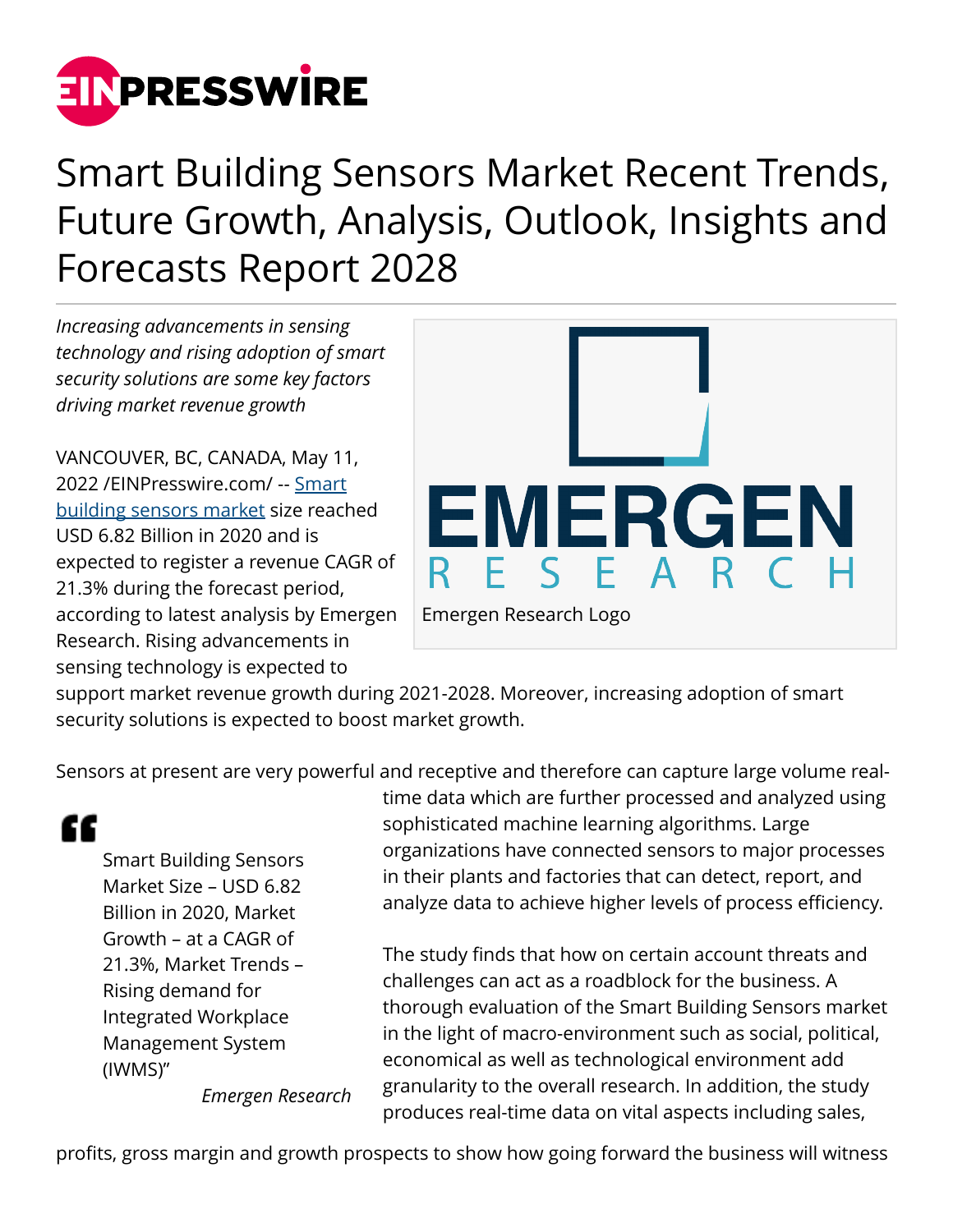## a substantial upswing.

ᵁᵂ ᵂᵁᵁᵂᵂ ᵂᵂᵂᵁ ᵂᵂ ᵂᵂᵁ ᵁᵂᵁᵂᵂ ᵀᵂᵂᵂᵁᵂᵂᵂ ᵁᵁᵂᵂᵂᵂᵂ ᵂᵁᵂᵂᵁᵂ ᵂᵂᵂᵃᵂᵂ? ᵁᵁᵂᵂᵁᵂᵂ ᵁᵂᵂ ᵁ ᵁᵁᵂᵂᵂᵁ ᵂᵂᵃ@<https://www.emergenresearch.com/request-sample/957>

The report also studies the key companies of the Smart Building Sensors market along with analysis of their business strategies, M&A activities, investment plans, product portfolio, financial standing, gross profit margin, and production and manufacturing capacities.

 $\Box$  $\Box$ 

Cisco Systems, Inc., Honeywell International Inc., Johnson Controls International PLC., Schneider Electric Industries SAS, Intel Corporation, Spacewell International, Huawei Technologies Co. Ltd, Siemens AG, ABB Ltd., and Verdigris Technologies, Inc.

ᵁᵁᵁᵁ ᵂᵂᵂᵁ ᵂᵂ ᵂᵂᵁ ᵂᵂᵂᵁᵁᵂ ᵁᵂᵁᵂᵂ ᵀᵂᵂᵂᵁᵂᵂᵂ ᵁᵁᵂᵂᵂᵂᵂ ᵂᵁᵂᵂᵁᵂ ᵂᵁᵂᵂᵂᵂ ᵁᵂ: <https://www.emergenresearch.com/industry-report/smart-building-sensors-market>

 $\Box$ 

Solutions segment is expected to register a significantly robust revenue growth rate over the forecast period owing to increasing demand for smart solutions in infrastructure projects along with demand for real-time data for better management and maintenance of buildings.

Residential segment revenue is expected to expand at a substantially rapid CAGR during the forecast period owing to increasing demand for energy efficient smart building and rising government initiatives to support smart cities.

North America is expected to register a faster revenue growth rate than other regional markets in the smart building sensors market over the forecast period owing to robust presence of international and domestic smart building sensor providers such as Cisco Systems, Inc., Honeywell International Inc., Intel Corporation, and Verdigris Technologies, Inc., among others.

 The report further divides the Smart Building Sensors market into key segments such as types, applications, end-user industries, technologies, and key regions of the market. The report also sheds light on the segment and region exhibiting promising growth in the Smart Building Sensors market.

ᵀᵁᵂ ᵁᵂ ᵀᵂᵂᵂᵁᵂᵂᵂᵂᵁ ᵀᵂᵂᵁᵂᵂᵂᵂ ᵂᵂ ᵂᵂᵂᵂ ᵁᵁᵂᵂᵂᵂ@ [https://www.emergenresearch.com/request](https://www.emergenresearch.com/request-discount/957)[discount/957](https://www.emergenresearch.com/request-discount/957)

ᵀᵂᵁᵂᵂᵁᵂ ᵁᵁᵂᵁᵁᵂᵁᵂ ᵂᵁᵂ ᵂᵁᵂᵂᵁᵂᵂᵁᵁ ᵂᵂᵂᵁᵁᵂ ᵂᵂᵁᵂᵂ ᵁᵂᵂᵂᵁᵂᵂᵂ ᵂᵁᵂᵂᵂᵂᵂ ᵂᵁᵂᵂᵁᵂ ᵂᵂ ᵂᵂᵁ ᵁᵁᵂᵂᵂ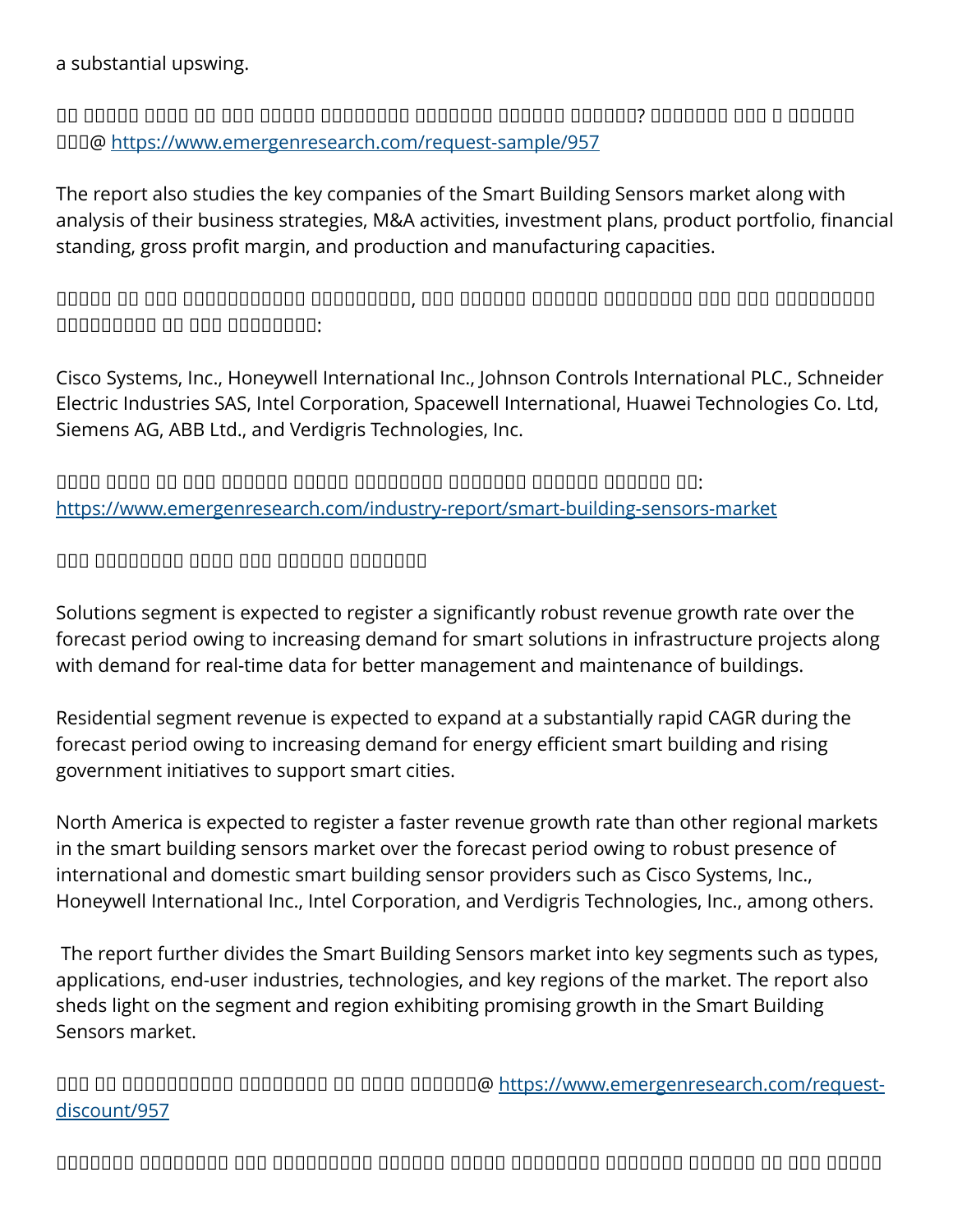## ᵂᵁ ᵁᵂᵂᵂᵂᵂᵁᵂᵂ, ᵂᵃᵂᵁ, ᵁᵂᵂᵂᵂᵁᵁᵂᵂᵂᵂ, ᵁᵂᵁ ᵂᵁᵂᵂᵂᵂ:

**Solutions** 

Infrastructure Management

Parking Management System

Plumbing and Water Management System

Elevators and Escalator System

Security and Emergency Management

Access Control System

Intelligent Security System

Video Surveillance System

Safety System

Energy Management

HVAC Control System

Lighting Control System

Services

System Integration and deployment

Support and Maintenance

Consulting

Type Outlook (Revenue, USD Billion; 2018–2028)

Temperature Sensors

Humidity Sensors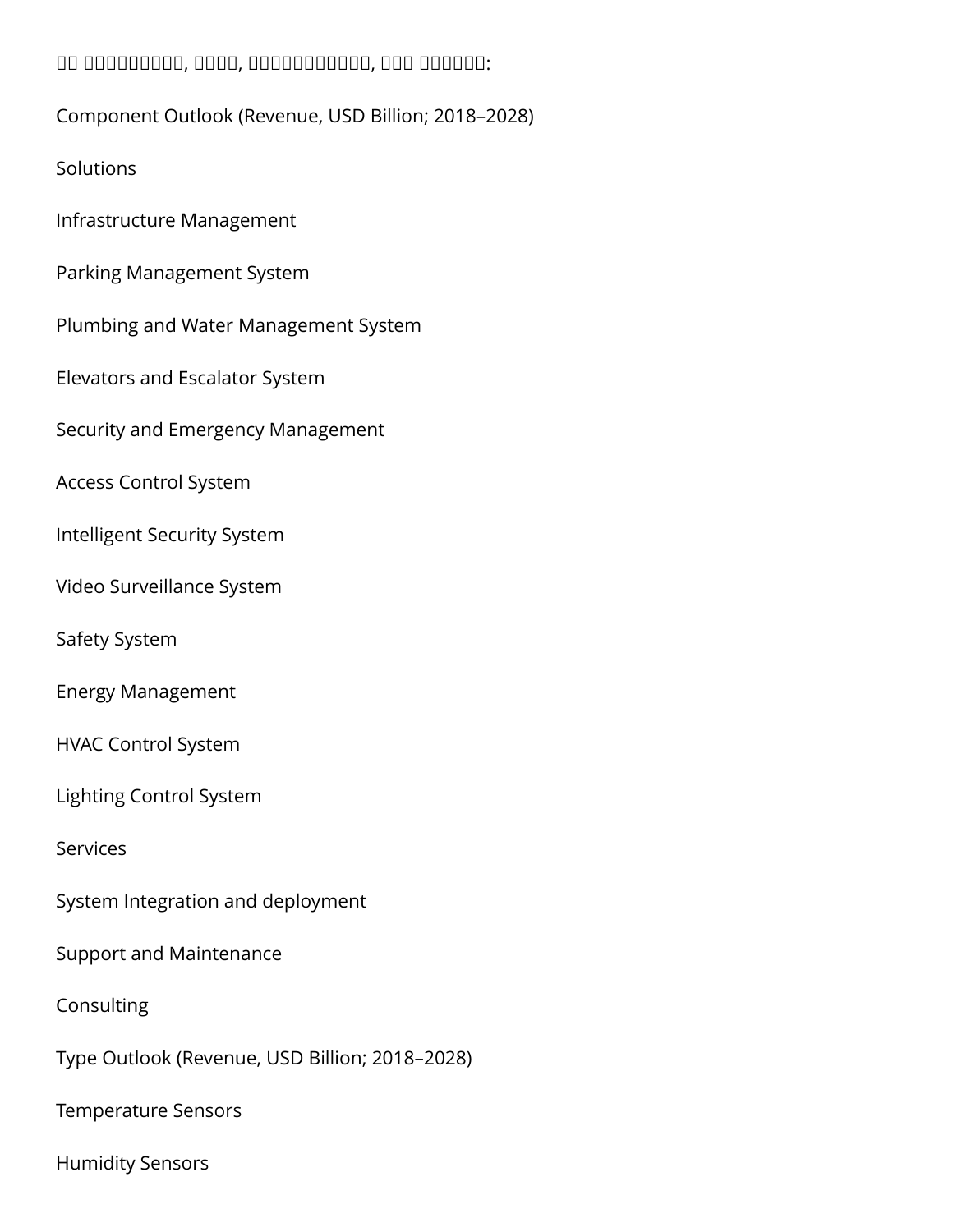Motion/Occupancy Sensors

Contact Sensors

Gas/Air Quality Sensors

Electrical Current Monitoring Sensors

 The study segments the Smart Building Sensors industry in light of major classification such as product type, potential markets, application, and end-user. This industry assessment for the forecast period, 2021 – 2028 incorporates projections pertaining to the investment feasibility, gross margin, profits, consumption volume, production capability and major market vendors. Likewise, statistics associated with the competitive landscape, shifting consumer behaviour and spending power is showcased and well-explained with the help of treasured resources such as charts, graphs and graphic images, which can be easily incorporated in the business or corporate presentations.

ᵁᵁᵂᵂᵁᵂᵂ ᵁ ᵁᵂᵂᵂᵂᵂᵂᵃᵁᵂᵂᵂᵂ ᵂᵁ ᵂᵂᵁ ᵂᵁᵂᵂᵂᵂ @ [https://www.emergenresearch.com/request-for](https://www.emergenresearch.com/request-for-customization/957)[customization/957](https://www.emergenresearch.com/request-for-customization/957)

 $\Box$ 

The report offers a comprehensive overview of the market size, share, and growth rate in the forecast duration.

It provides details about current scenario, historical data, giving an accurate market forecast for the coming years.

The study categorizes the market on the basis of product types, applications, end users, market value and volume, business verticals, and 5 major regions.

It also offers regional market analysis and forecast for prominent geographies in the sector viz., North America, Europe, Asia Pacific, Latin America, and the Middle East and Africa.

Industry supply chain, sourcing strategy, upstream feedstock, and downstream demand analysis has also been undertaken in the research report.

The study offers a comprehensive understanding of the demand and supply dynamics, including production and consumption rates, and mapping of the overall market.

The report employs different analytical tools including, SWOT analysis, Porter's five forces analysis, and pricing analysis, to give precise market information.